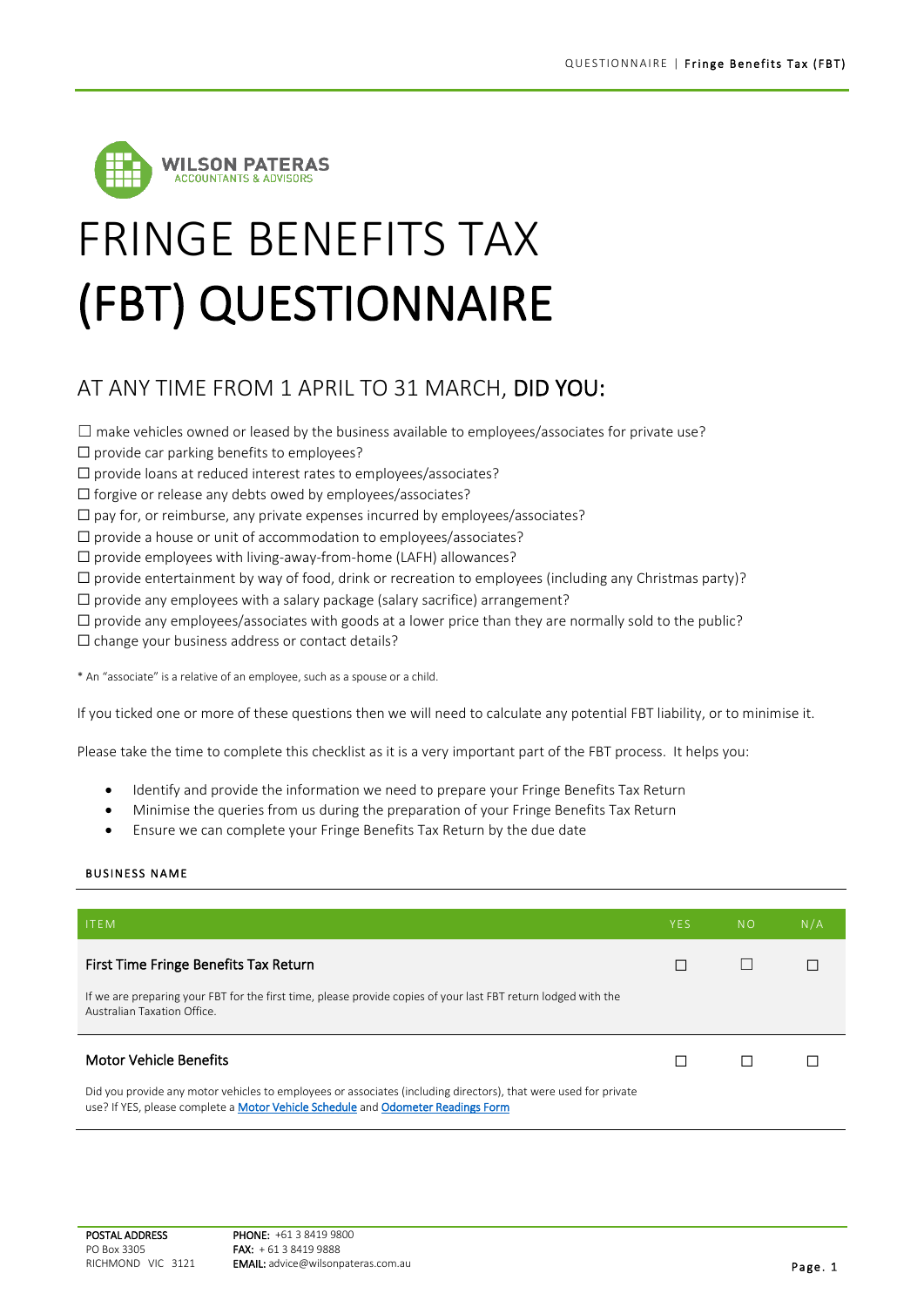| <b>ITEM</b>                                                                                                                                                                                                                                                                                                                                                                                                                                                                                                                                                          | <b>YES</b> | N <sub>O</sub> | N/A |
|----------------------------------------------------------------------------------------------------------------------------------------------------------------------------------------------------------------------------------------------------------------------------------------------------------------------------------------------------------------------------------------------------------------------------------------------------------------------------------------------------------------------------------------------------------------------|------------|----------------|-----|
| <b>Entertainment Benefits</b>                                                                                                                                                                                                                                                                                                                                                                                                                                                                                                                                        |            |                |     |
| Have you provided any form of entertainment to employees or associates/ directors, such as restaurant meals,<br>end of year parties, prizes, alcohol etc? If YES, please complete an Entertainment Schedule; OR                                                                                                                                                                                                                                                                                                                                                      | П          | □              | П   |
| Please provide a print out from your computerised accounts with the following additional information noted:<br>Details of entertainment (e.g. meal, recreation activity)<br>Where entertainment was provided<br>Who entertainment was provided to (incl. all names of employees, spouses/family members and<br>$\bullet$<br>clients)<br>Number of people attended function<br>If a meal, was it during business travel?<br>If a meal, was it consumed on business premises?                                                                                          | $\Box$     | ⊔              | ⊔   |
| Loan Benefits                                                                                                                                                                                                                                                                                                                                                                                                                                                                                                                                                        | □          | □              | П   |
| Please provide details of each loan or advance provided to an employee or associate throughout FBT year:<br>Date loan commenced<br>$\bullet$<br>Amount of loan<br>Interest rate<br>Repayments made<br>Drawdowns made<br>Purpose of Loan<br>Who took out the loan?                                                                                                                                                                                                                                                                                                    |            |                |     |
| <b>Debt Waiver Benefits</b>                                                                                                                                                                                                                                                                                                                                                                                                                                                                                                                                          | □          | $\Box$         | П   |
| Please provide details of each loan provided to an employee or associate that was waived throughout the FBT<br>year: -<br>Date loan commenced<br>Date and amount waived<br>Who took out the loan<br>How much was received by the employee in relation to the waiver?<br>$\bullet$                                                                                                                                                                                                                                                                                    |            |                |     |
| <b>Housing Benefits</b>                                                                                                                                                                                                                                                                                                                                                                                                                                                                                                                                              | □          | □              | □   |
| Please provide details of any LAFHA payments to any employees or associates above the market rate<br>accommodation plus a food component over the statutory allowances (i.e. \$42/week for adults and \$21 for<br>children under 12 years old):<br>Employee's name and family<br>Amount of Accommodation Allowance Paid, and when<br>Market rate accommodation for the area<br>Total Food Allowance Paid<br>Other amounts paid as part of the LAFHA, including those paid by the employee<br>Agreement details<br>Has the LAFHA been in use for more than 12 months? |            |                |     |
| <b>Board Benefits</b>                                                                                                                                                                                                                                                                                                                                                                                                                                                                                                                                                | □          | □              | П   |
| Please provide details of any board provided to employees or associates:<br>Employee names<br>Number of days board provided<br>Number of meals provided<br>Any payments employees made towards board                                                                                                                                                                                                                                                                                                                                                                 |            |                |     |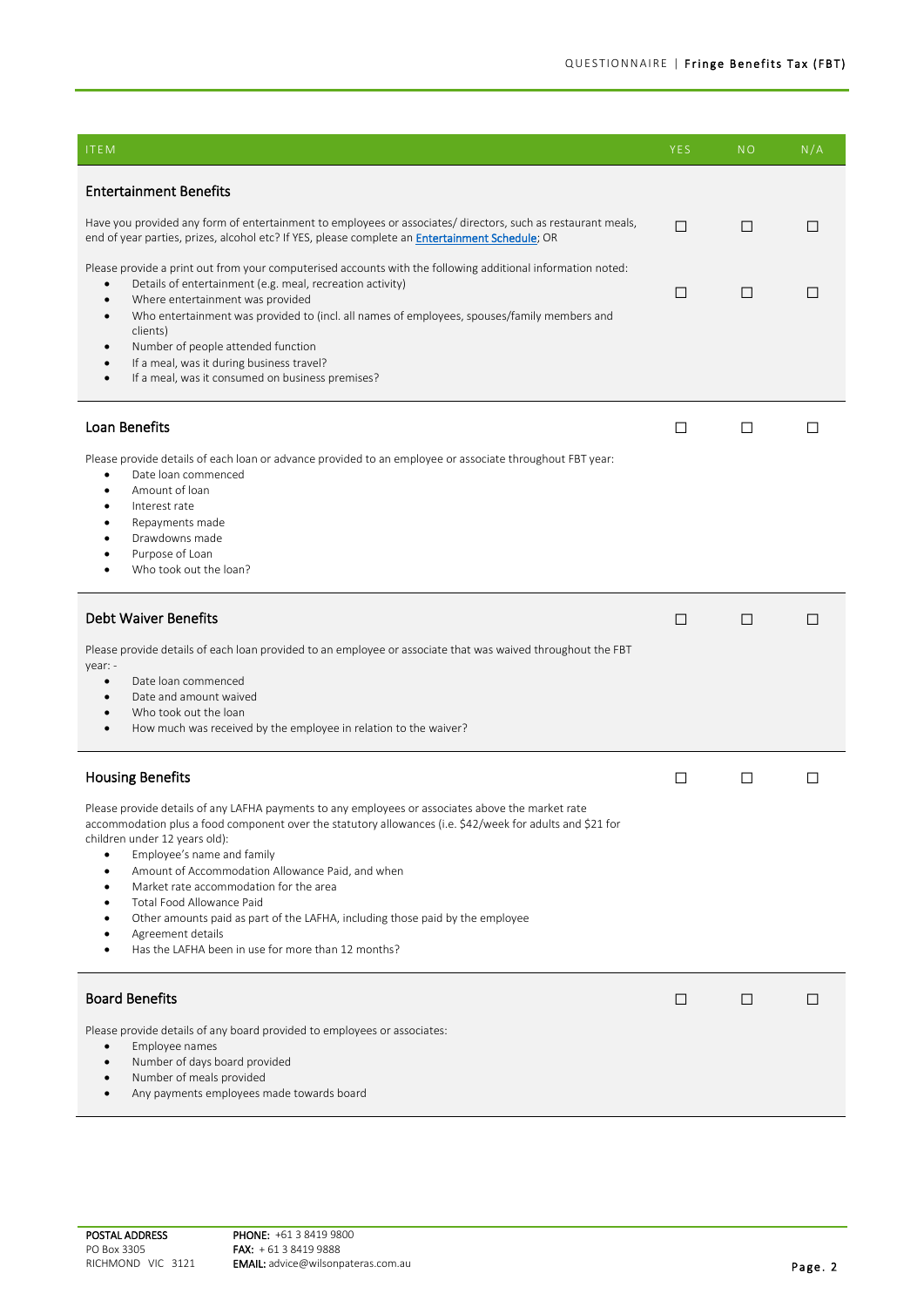| <b>ITEM</b>                                                                                                                                                                 | YES | <b>NO</b> | N/A     |
|-----------------------------------------------------------------------------------------------------------------------------------------------------------------------------|-----|-----------|---------|
| <b>Car Park Benefits</b>                                                                                                                                                    | □   | □         | □       |
| Please provide details of any car parking benefits (or facilities) provided to employees or associates (including<br>directors):                                            |     |           |         |
| Employee name<br>$\bullet$<br>Date and place vehicle parked                                                                                                                 |     |           |         |
| Nature of journey to and from car park (e.g. to and from work)<br>Hours parked                                                                                              |     |           |         |
| Collective days parked<br>Employee payments towards the parking<br>$\bullet$                                                                                                |     |           |         |
| Not required if your business income is less than \$50 million and the car park provided is not a commercial car<br>park station                                            |     |           |         |
| <b>Airline Transport Benefits</b>                                                                                                                                           | □   | □         | П       |
| Please provide details of any free or discounted airline travel provided to employees or associates. Only applies<br>to businesses in the Travel Industry                   |     |           |         |
| <b>Property Benefits</b>                                                                                                                                                    |     |           |         |
| Please provide details of any property provided to employees or associates free or at a discount price? If YES,<br>please complete an <b>Expense Benefits Schedule</b> ; OR | П   | □         | П       |
| Please provide a print out from your computerised accounts with the following additional information noted:<br>Who received the benefit<br>$\bullet$                        | R.  | П         | П       |
| Details of product, including type of property provided<br>Date benefit received                                                                                            |     |           |         |
| Business related %<br>Cost of Benefit (including GST)                                                                                                                       |     |           |         |
| If given under a salary sacrifice arrangement provide the market value and after-tax employee<br>$\bullet$<br>contribution amounts.                                         |     |           |         |
| <b>Other Benefits</b>                                                                                                                                                       | □   | □         | $\perp$ |
| Please provide details of any other benefits provided to employees or associates outside the course of usual<br>employment (e.g. payments of bills on their behalf)         |     |           |         |
| <b>OTHER INFORMATION</b><br>Please list any other information that you believe may assist us                                                                                |     |           |         |
|                                                                                                                                                                             |     |           |         |
|                                                                                                                                                                             |     |           |         |
|                                                                                                                                                                             |     |           |         |
|                                                                                                                                                                             |     |           |         |

Please complete the Authorisation below as this allows us to contact necessary organisations, (e.g. your bank or insurance company) to obtain information that is required to complete your Fringe Benefits Tax Returns.

## AUTHORISATION

POSTAL ADDRESS PO Box 3305 RICHMOND VIC 3121